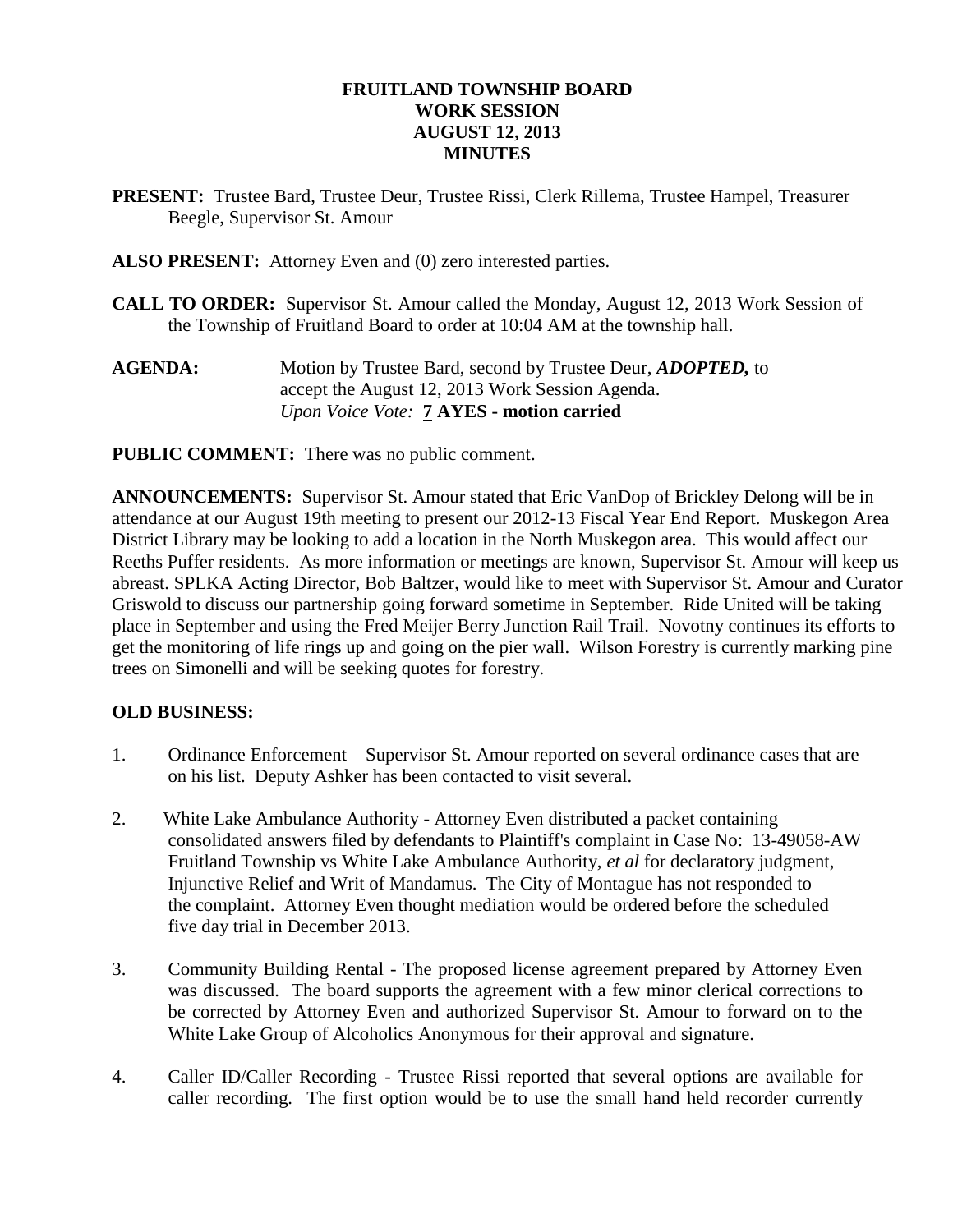### FRUITLAND TOWNSHIP AUGUST 12, 2013 WORK SESSION MINUTES

being used to record meetings. Clerk Rillema stated that the cost of the recorder was approximately \$49.00. Trustee Rissi stated that a connection cord for the telephone/recorder would need to be purchased at approximately \$17.00 per cord and could be used on the township telephone system or on smart phones. Another option would be to purchase a recorder that would remain stationary with each phone that would record all telephone conversations at a cost of approximately \$70.00 per phone. Trustee Rissi will make a recommendation at the Monday Regular meeting.

## **NEW BUSINESS:**

- 1. Cemetery / Block 3 Clerk Rillema stated that she and Zoning Coordinator Dion researched the cemetery ordinance file for any thought process on why Block 3 would prohibit above ground markers, head stones and urns. No reasoning was found other than general thinking for ease of yard maintenance. Clerk Rillema recommends striking item (c) language from Article 7, Section R 7.05 Markers and Memorials. She will amend the Ordinance and prepare for adoption at the Monday Regular meeting.
- 2. Liquor on Township Grounds Supervisor St. Amour received information that the Friends of the White River Light Station are hosting a fundraising event at the White River Light Station tomorrow, August 13, 2013, and may be having alcohol. Past history has allowed alcohol on the premises with a one day permit at the museum. Much discussion on procedure and possible ordinance changes such as liquor licenses and crowd generating permits were discussed but no decision was made. Attorney Even will contact the Friends Group and inquire if an alcohol permit was secured and make a recommendation for any ordinances or amendments necessary to the Board at the next work session.
- 3. WRLS /Exterior Paint Grant Supervisor St. Amour stated that one quote was received for the paint grant applied through the State of Michigan under the State Historic Preservation Office. Unfortunately the quote was for \$19,500.00 which is over the amount approved by \$7,500.00. After discussion with the bidder, the quote was lowered to \$16,000.00. SPLKA discussed the possibility of partnering with the Friends of the White River Light Station to contribute the additional \$4,000.00 over the approved grant of \$12,000.00 (Fruitland - \$4,000.00 and SHPO - \$8,000.00). Clerk Rillema stated that Curator Griswold will be applying for another extension of the grant due to the over-quote received.
- 4. McMillan Road End Signs Supervisor St. Amour stated that he has received several calls that the property at McMillan Road end does not have enough signage stating where the township property ends. Trustee Hampel thought the signage was adequate. Supervisor St. Amour stated that a call was received that someone placed a sign at the stairway top that a bees nest was at the bottom and to not use. Maintenance employee Andrews checked out the stairway and found no bees nest. The date of the placement of the sign is unknown and by whom.
- 5. Land Conservancy Trustee Deur stated that the Land Conservancy of West Michigan protects land in three ways: (1) Conservation easements, (2) Preserves and (3) Government Assists. Supervisor St. Amour stated that the Land Conservancy contacted him via email with interest in a potential conservation easement on our property off Duck Lake Road. The actions recommended in the Duck Creek Watershed Assembly Management Plan prompted